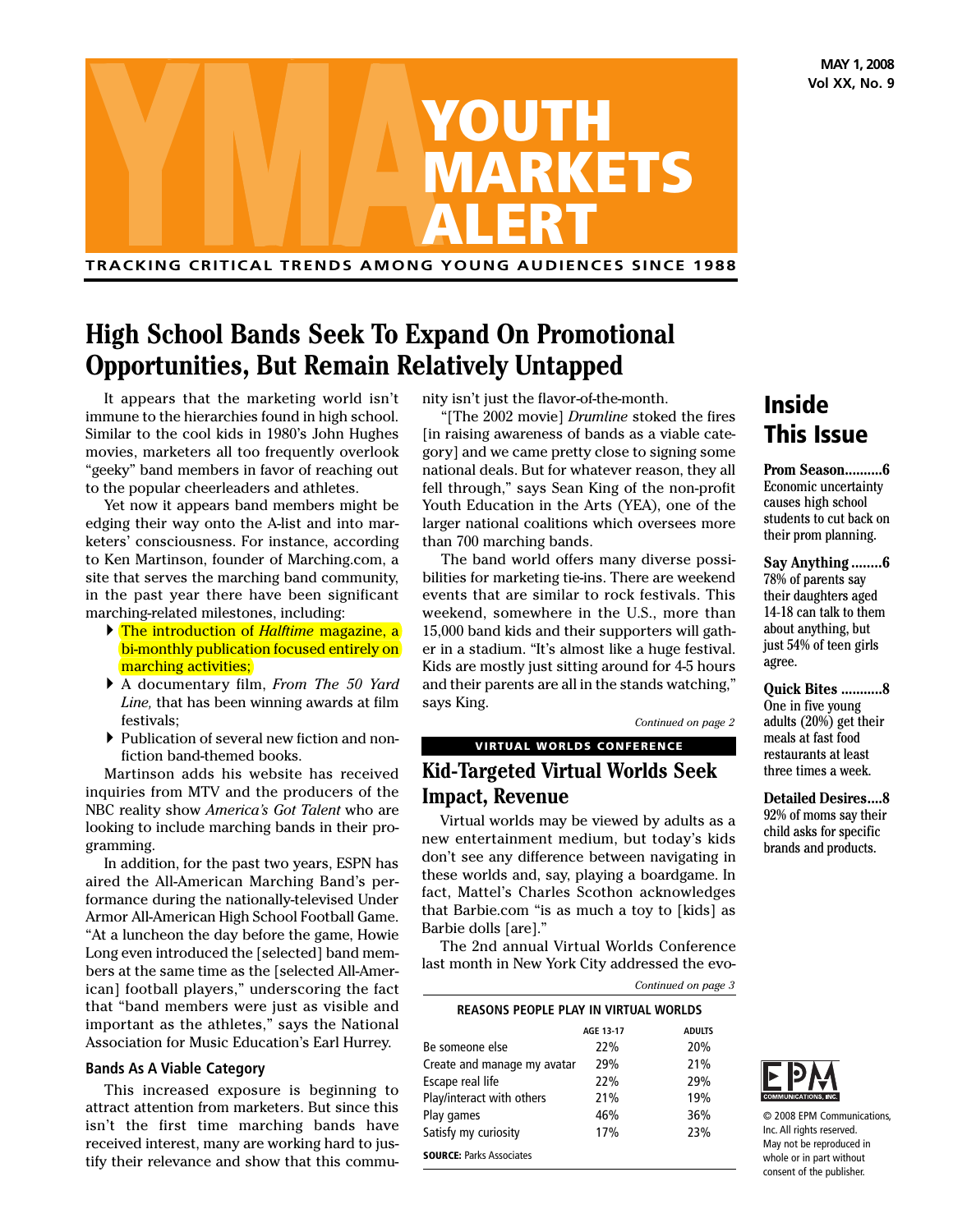**Editor** Larissa Faw 212-941-1633, x16 lfaw@epmcom.com **Editorial Director** Martin Brochstein 212-941-1633, x19 mbrochstein@epmcom.com

**Publisher** Ira Mayer 212-941-1633, x27 imayer@epmcom.com **Chief Operating Officer**

Riva Bennett 212-941-1633, x28 riva@epmcom.com **VP Marketing** Michele Khan 212-941-1633, x21 mkhan@epmcom.com **Circulation Manager** Loretta Netzer 212-941-1633, x17 lnetzer@epmcom.com

### **High School Bands**

*Continued from page 1*

There's also the tight clique of band members that tend to stick together outside of band practice. "It might only be 5% of a student body," says King, "but if you put 100 kids in the same tshirt, it's going to cause a reaction." Online band-related sites, such as Marching.com or BandGeek.com, have passionate and devoted followers, including even those who stopped playing years ago.

Band members, collectively, would seem to be a desired demographic for marketers since a large majority come from middle- to upper-class families, are high achievers and nearly all (96%) go on to college, according to King.

### **Realistic Expectations**

Right now, the marching band community remains relatively untapped, but not entirely brand-free. Instead of mass consumer products and automotive brands, the current partnerships largely derive from band-related categories, such as instrument makers and uniform manufacturers, as well as local or regional businesses.

"I get that we are not [something like the wellknown] Little League [organization]. We aren't going to get the Coke's or Pepsi's, but [rather] their associated brands, like Vitamin Water, who also have something to prove. There's not enough in [major brands'] budgets to make sense until we are proven," says YEA's King.

Several organizations, including YEA and Drum Corps International (DCI), have created executive positions specifically designed to attract sponsors and spread the word that these organizations have a national reach. Even more, DCI — which calls itself "The Major League Of Bands" — annually holds a two-day seminar to bring together tour event partners to exchange ideas and offer support.

DCI has certainly had the most success with promotional partners, largely because its membership base skews broadly to college as well as high school students. DCI events, which annually attract 400,000 fans in addition to its participants, feature numerous branded booths that offer samples from headache medicine to bottled water.

AeroBed Products recently signed on with DCI to provide air mattresses for its members on a 135-city summer tour. "[DCI] showed us footage of these packed arenas full of kids using our beds. It's definitely a new big audience for us that we didn't know was out there, since we typically target moms," says Aero Products' Ann Gonzalez. Aero Products' deal with DCI includes offering its products to DCI members at a discount, as well as ads on the DCI website.

The two sides are also working on a member kit to give to band members at the start of the summer that includes a pamphlet with helpful tips, AeroBed coupons and everyday essential items, such as toothbrushes.

However, most of the marketers currently involved with these groups have done so only after being approached. Major marketers, for their part, aren't intentionally overlooking band members, but say they prefer to utilize other more proven targets. For instance, cheerleaders tend to be ripe for tie-ins with health & beauty products. Varsity sports athletes typically are good for word-of-mouth campaigns, since athletes tend to share information in the locker room and their opinions tend to have added weight among their peers.

That ever-present stereotype that band members are just geeks with no influence over their peers definitely impacts why marketers tend to prefer athletes over band members, though no marketer will admit it on the record. Interestingly, many band coordinators will. "We embrace the geek label," says King. Hurrey adds, "I don't think we will ever get the recognition that athletes receive, but that's not a bad thing. We have a cohesive small community that is beginning to thrive in its own way." [EDUCATION/MARKETING]

**CONTACTS AND CONNECTIONS:** Aero Products International, Ann Gonzalez, Senior Director of Marketing, 1834 Walden Office Sq., 3rd Fl., Schaumburg, IL 60173; 847-485- 3132; agonzalez@thinkaero.com; www.thinkaero.com.

Drum Corps International, Diane Peasel, Director of Marketing & Promotions, P.O. Box 3129, Indianapolis, IN 46206; 317-275-1212; www.dci.org.

Marching.com, Ken Martinson, Founder, 615-429-8236; ken@marching.com; www.marching.com.

National Association for Music Education, Earl Hurrey, Deputy Executive Director of Business Development, 1806 Robert Fulton Dr., Reston, VA 20191; 703-860-4000, x231; www.menc.org.

Youth Education in the Arts, Sean King, Executive Director, 601 W. Hamilton St., Allentown, PA 18101; 610-821-0345, x20; sking@yea.org; www.yea.org.



YOUTH MARKETS ALERT (ISSN: 1041-7516) is published 24 times a year by EPM Communications, Inc. Subscription: \$447 per year/\$507 outside North America. For site licenses, bulk discounts and reprint services, please contact Riva Bennett at 212-941-1633, x 28. **EPM will pay \$5,000 for evidence of illegal photocopying, and/or electronic or fax distribution of this newsletter that leads to a successful resolution of a claim. Confidentiality is assured. Please contact Ira Mayer at 212-941-1633, x27.**

**EPM Communications, Inc. 160 Mercer Street, 3rd Floor, New York, NY 10012, Phone: 212-941-0099, Fax: 212-941-1622**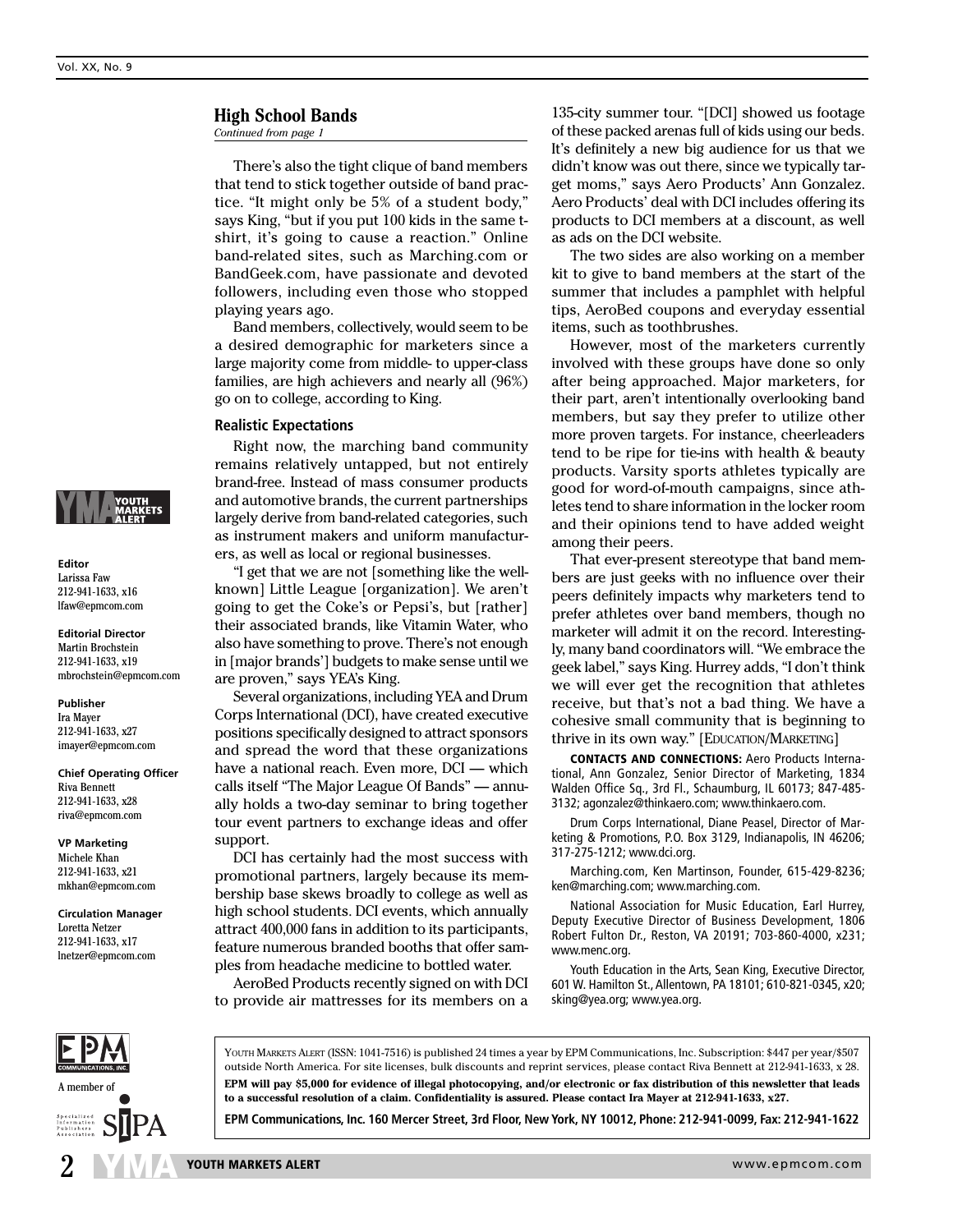### **Virtual Worlds**

*Continued from page 1*

lution of virtual worlds, especially in regard to how they generate revenue. Key figures within the virtual world community — including advertisers, brands and game developers also announced plans to work with Forrester Research to create a standardized metric to measure their impact.

### **Can Virtual Worlds Make Money?**

Companies that develop virtual worlds as an adjunct to and promotional vehicle for their core products walk a tightrope of sorts. It can be difficult to balance between introducing an online site that is attractive to kids, yet at the same time keeping that same site from drawing them away from the core product. It's a problem, because "you need to create a model that rewards the kid for buying the product, but isn't so time consuming that it takes the kid away from playing with a toy," says toy analyst Sean McGowan.

Even Webkinz, whose business model, McGowan jokes, consists of "selling a code [to the online world] with a product wrapped around it," is leaving revenue on the table because its online world is so popular, he says.

Other virtual worlds aren't financially prudent either, he adds. For instance, Neopets which is entirely free for users, supported by ad revenue — will "see kids spending billions of hours on Neopets, yet [Neopets] does not see any revenue, minus what [its parent] Viacom earns selling ad space."

The preferred business model for virtual worlds will likely involve offering free content to its users, while generating revenue via paid subscriptions to enhanced levels of the worlds, as well as online advertisement and product place-

| <b>ONLINE USERS, BY AGE, 2008</b> |       |       |       |  |  |  |  |  |  |
|-----------------------------------|-------|-------|-------|--|--|--|--|--|--|
| $13 - 18$                         | 18-34 | 35-54 | $55+$ |  |  |  |  |  |  |
| 18%                               | 49%   | 27%   | 6%    |  |  |  |  |  |  |
| 14%                               | 49%   | 34%   | 3%    |  |  |  |  |  |  |
|                                   |       |       |       |  |  |  |  |  |  |

**SOURCE:** Parks Associates

### **TOP VIRTUAL WORLDS THAT ONLINE AMERICANS HAVE EVER VISITED, 2008**

NOTE: Those surveyed include adults, but shows how popular "kid" sites are.

**SOURCE:** Parks Associates

ment, says McGowan. To that end, Mattel's BarbieGirls.com will implement a VIP membership subscription model this month, with VIP users' avatars identifiable via a virtual tiara.

However, McGowan adds, traditional retail sales will still remain the source for a company's core revenue. Virtual worlds are nothing more than one of the many ways to extend the brand experience, he says.

Also from the conference:

} Paramount Digital Entertainment partners with MTV's virtual world vMTV and Makena's virtual world There.com to allow users to use short movie snippets from popular teen and PG-13 rated movies, including *Zoolander, Clueless* and *Mean Girls*. Instead of quoting lines from *Ferris Buelle*r, avatars will be able to use the actual clip, which appears over his or her head, says There.com's Ben Richardson. The service, operated by VooZoo, is priced \$1.00 for unlimited use of a clip, with the beta version launching this month. [ONLINE]

**CONTACTS AND CONNECTIONS:** Mattel, Charles Scothon, GM/SVP Girls Brands, 636 Girard Ave., East Aurora, NY 14052; 716-687-3000; www.mattel.com.

Needham & Co., Sean McGowan, Managing Director, Equity Research, 445 Park Ave., New York, NY 10022; 212-705-0466; smcgowan@needhamco.com; www.needhamco.com.

Parks Associates, Michael Cai, Director Broadband and Gaming, 5310 Harvest Hill Rd., #235, Dallas, TX 75230; 972-996-0208; michael-cai@parksassociates.com; www. parksassociates.com.

There.com, Ben Richardson,VP Business Development, 1825 S. Grant St., 4th Fl., San Mateo, CA 94402; 206-948-0878; ben@thereinc.com; www.there.com.

# **Kia Sponsors Vans Warped Tour**

Kia Motors America signs on as an exclusive sponsor of the 14th annual Vans Warped Tour, the skate-shoe brand's 45-stop, 100-band alternative music outing that kicks off June 20.

The automaker plans a sweepstakes ahead of the tour launch that includes giving away trips to tour stops and passes to artist meetand-greets. Kia then will host a vehicle sweepstakes on the tour, staging a tent with model information as well as a VIP section for fan photo opportunities, artist interviews and signing sessions. [AUTOMOTIVE/ENTERTAINMENT]

**CONTACTS & CONNECTIONS**: Kia Motors America, Tim Chaney, Director Marketing, 9801 Muirlands Blvd., Irvine, CA 92618; 949-470-7151; tchaney@kiausa.com.

Vans Warped Tour, Kevin Lyman, Producer, 804 South Fair Oaks, South Pasadena, CA 91030; 626-799-7188; kevinwarped@aol.com; www.vanswarpedtour.com.

## **Things Kids Want Most In A Virtual World 1. Fun**

**2. Control 3. Meet social needs 4. Allow for self-expression 5. Safety**

**SOURCE:** MTV Kids and Family Group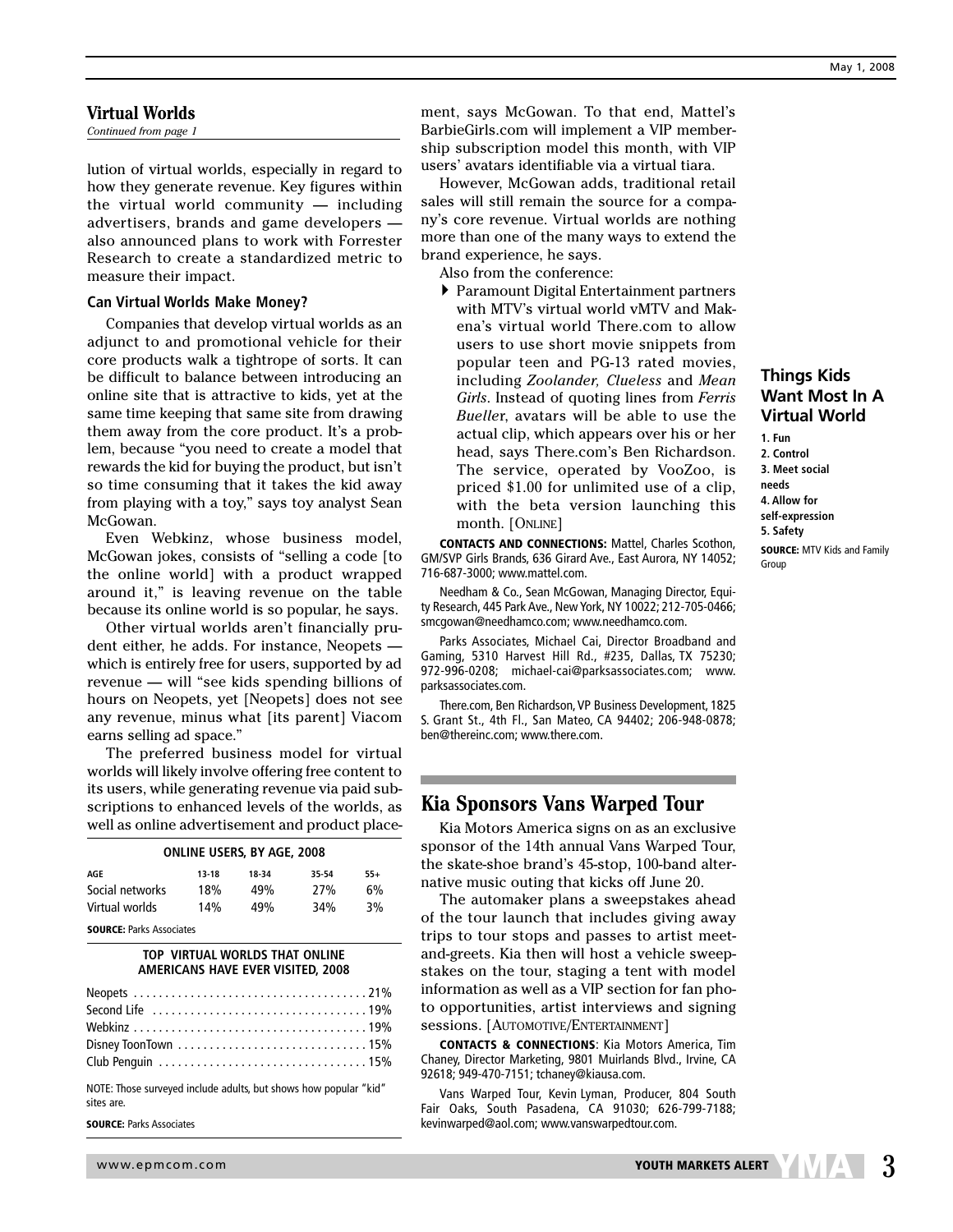# N**promotions monitor**

# **EDUCATION**

**Florida State University's Creative Writing Program** Michael Garriga Editor of The Southeast Review Department of English Florida State University Tallahassee, FL 32306 southeastreview@gmail.com www.southeastreview.org

### **ELECTRONICS**

# **Samsung Mobile**

Jenny Goodridge Marketing Manager 105 Challenger Rd. Ridgefield Park, NJ 07660 201-229-4000 www.samsung.com

### **FOOD/BEVERAGE**

### **General Mills**

Ricardo Fernandez Marketing Manger, Cheerios One General Mills Blvd. Minneapolis, MN 55426 763-764-7600 www.cheerios.com

### **Subway**

Tony Pace CMO 325 Bic Dr. Milford, CT 06461 203-877-4281 www.subway.com Works with children's author N.E. Bode to create a 30-day regimen for young writers. Teachers sign up online at www.southeastreview.org to receive weekday morning email for six weeks that includes such elements as a creative writing exercise, poetry, a quote from a famous author, or a word to prompt a free-write activity, among others. Twice a week, the program will send email "Craft Talks" from top children's authors — including Anne Ursu, Kate Bernheimer and Paul Shepherd — discussing how they became authors. The program costs \$10 per class, though there are scholarship and fee-waiving opportunities. *(N.E. Bode, Author, jcbaggott@aol.com; www. theanybodies.com)*

Dreaming Tree Films and title sponsor Samsung Electronics produce Samsung Fresh Films, a national teen filmmaking program, currently in its third year, that selects 99 teens in nine cities to work on teams to create a short film. Teens also receive Samsung mobile phones to use during production. After the seven-day shoot, the nine films receive feedback from industry professionals and then are posted online for a popular-voting contest. The crew from the highest-rated film receives the title "2008 Freshest Filmmakers." Teens can enter through May 5 at www.fresh-films.com. (Dreaming Tree Films/Samsung Fresh Films, Kelli Feigley, Partner/Client Marketing Director, 1807 W. Sunnyside Ave., #2E; Chicago, IL 60640; 773-334-8380, x116; kelli@dreamingtreefilms.com; www. fresh-films.com)

For the sixth consecutive year, General Mills teams with non-profit First Book for its "Cheerios Spoonfuls of Stories" program. Characters based on books by actor/author John Lithgow are featured on more than five million Cheerios-branded books supporting the initiative. In addition, the program is also introducing an online book donation challenge — www.firstbook.org/lithgow — in which five states who generate the most online votes receive 20,000 books. The books will be distributed to children through various non-profits. (First Book, Kyle Zimmer, President, 1319 F St. NW, #1000, Washington, DC, 20004; 202-393-1222; www.firstbook.org)

Offers boy- and girl-targeted promotions to encourage purchase of its Subway Fresh Fit For Kids meals, both of which are supported with in-store signage and on the Subway website. The promotions run through May 11 in the U.S., Canada, UK, Australia and New Zealand. The girls promotion involves Hit Entertainment's Angelina Ballerina property with a giveaway of either a free Angelina Ballerina Dancing Arabesque or Dancing Pirouette toy. The boy-targeted property is 4Kids Entertainment's Yu-Gi-Oh! GX, with either a free Yu-Gi-Oh! GX Monster Spinning Top or Yu-Gi-Oh! GX Monster Etching Plates with a purchase of a Subway Fresh Fit Kids Meal. (4Kids Entertainment, Al Kahn, Chairman/CEO, 1414 Avenue of the Americas, 5th Fl., New York, NY 10019; 212-758-7666; akahn@4kidsent.com; www.4kidsent.com. Hit Entertainment, Dana Laufer, VP Promotions, 230 Park Ave. S., #13, New York, NY 10003; 212-463-9623; dlaufer@hitentertainment.com; www.hitentertainment.com)

# **RETAIL**

## **American Eagle Outfitters** Kathy Savitt

EVP/CMO 77 Hot Metal St. Pittsburgh, PA 15203 412-432-3300 savittk@ae.com www.ae.com

Named the exclusive retail partner for the youth voting initiative Declare Yourself. The awareness campaign includes in-store signage, online ads and targeted emails to American Eagle customers, as well as streaming celebrity video content promoting the campaign on ae.com. American Eagle has also created a limited edition "Vote" t-shirt — available online and in its stores May 23-June 24 — in which \$5 of each purchase benefits Declare Yourself's outreach efforts. In addition, American Eagle's online entertainment channel, 77E, will direct its visitors to Declare Yourself's site, so they can register to vote online. The initiative is supported with an advertorial in the May issue of Seventeen magazine featuring stars of MTV's reality series The Hills. (Declare Yourself, Elizabeth Rosenberg, Communications, 100 N. Crescent Dr., #250, Beverly Hills, CA 90210; 310-385-4186; www.declareyourself.org)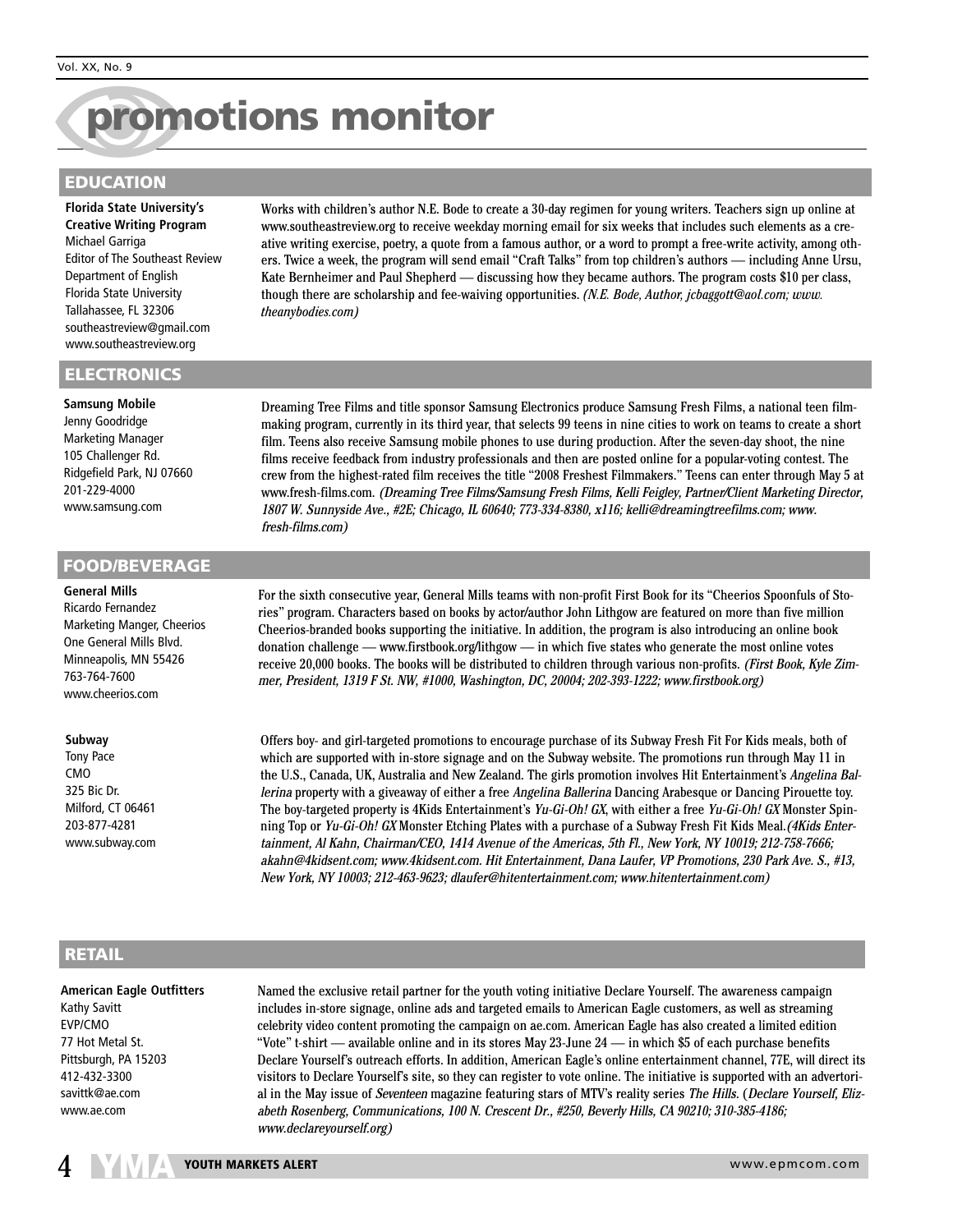# ✵**market research**

# **Teens On Their Looks, Self-Esteem**

Teens aged 13-17 spend an average of \$27 per month on health and beauty items, with deodorant (84%), whitening toothpaste (55%) and lip balm (54%) as the products most likely to be used daily, according to research company OTX and marketing firm the Intelligence Group.

### **HEALTH & BEAUTY PRODUCTS TEENS USE DAILY**

| $\frac{1}{2}$ $\frac{1}{2}$ $\frac{1}{2}$ $\frac{1}{2}$ $\frac{1}{2}$ $\frac{1}{2}$ $\frac{1}{2}$ $\frac{1}{2}$ $\frac{1}{2}$ $\frac{1}{2}$ $\frac{1}{2}$ $\frac{1}{2}$ $\frac{1}{2}$ $\frac{1}{2}$ $\frac{1}{2}$ $\frac{1}{2}$ $\frac{1}{2}$ $\frac{1}{2}$ $\frac{1}{2}$ $\frac{1}{2}$ $\frac{1}{2}$ $\frac{1}{2}$ |
|---------------------------------------------------------------------------------------------------------------------------------------------------------------------------------------------------------------------------------------------------------------------------------------------------------------------|

**SOURCE:** OTX. The Intelligence Group

A large majority of teens (81%) say they are at least somewhat happy with their lives, with 31% considering themselves to be very happy. The relationship that teens have with their friends makes them the happiest (85%), followed by their talents and abilities (80%), how they look online, such as on their Facebook profile, (78%) and their school performance (74%).

That said, nearly two thirds (61%) worry about their looks, and nearly half (48%) compare the way they look with friends and classmates.

A teen's significant other has the most influence over a his or her self image, followed by his or her religion (82%), friends (79%) and parents (72%). Less than half say their self esteem is influenced by celebrities (49%), magazines (38%) and advertisements (33%).

Given two choices, teens would rather...

- $\blacktriangleright$  Get a new car (96%) than plastic surgery (4%) for high school graduation.
- } Get a college degree (90%) than win *American Idol* (10%).
- $\blacktriangleright$  Have a lot of friends (76%) than lots of money (24%).
- ▶ Feel good (69%) than look good (31%).
- $\blacktriangleright$  Be told they have a great personality (68%) than be told they are hot (32%).
- $\blacktriangleright$  Be comfortable (68%) than fashionable (32%).
- $\blacktriangleright$  Be the smartest kid (55%) than the best-looking kid (45%) in school.
- } Be one of *People* magazine's 50 Most Beautiful People (53%) than one of *Forbes* magazine's 50 Richest People (47%). [CONSUMER ATTITUDES & SPENDING]

**SOURCES:** "Teen Topix," The Intelligence Group, Jane Buckingham, President, 162 5th Ave., 6th Fl., New York, NY 10010; 212-277-9090; jbuckingham@ youthintelligence.com; www.youthintelligence.com.

OTX Research, Bruce Friend, President Media & Entertainment Insights, 10567 Jefferson Blvd., Culver City, CA 90232; 310-736-3400; bfriend@ otxresearch.com; www.otxresearch.com.

# **High School Graduation Rates Differ Widely Between City, Suburban Students**

High school graduation rates, in general, are 15 percentage points lower in urban districts than in the suburbs, according to a report released by the non-profit Editorial Projects in Education and funded by America's Promise Alliance and the Bill & Melinda Gates Foundation.

Seven in 10 U.S. high school seniors (70%) graduated in 2003-04 (the study derives its figures from the number of 9th graders who ultimately earn a diploma). However, there is a vast difference in graduation rates by gender, race/ethnicity and region. For instance, graduation rates for males, on average, are eight points lower than for female students. In addition, White and Asian students have graduation rates higher than the national average, and Native American, Black and Hispanic seniors have lower rates than the national average.

Only half of students living in the 50 largest cities in the U.S. earn a high school diploma. Seventeen of these 50 cities had graduation rates lower than 50%. Even more, districts in Baltimore, MD, Cleveland, OH, Detroit, MI, and Indianapolis, IN, see fewer than 35% of their students obtain a high school diploma. Baltimore, MD, and Columbus, OH, experience the widest gap between urban and suburban graduation rates (47 and 40 percentage points, respectively).

The areas with the highest percentage of students graduating included Mesa, AZ (77%), San Jose, CA (77%), Nashville, TN (77%) and Colorado Springs, CO (76%). [EDU-CATION]

| NATIONAL HIGH SCHOOL GRADUATION RATES, 2003-04 |
|------------------------------------------------|
|                                                |
| <b>RACE/ETHNICITY</b>                          |
|                                                |
|                                                |
|                                                |
|                                                |
|                                                |
| <b>GENDER</b>                                  |
|                                                |
|                                                |
| <b>RESIDENCE</b>                               |
|                                                |
|                                                |
|                                                |
|                                                |
| <b>SOURCE:</b> Editorial Projects in Education |

**SOURCES:** America's Promise Alliance, Marguerite Kondracke, CEO,1110 Vermont Ave. NW, Washington, DC 20005; 202-657-0600; joinalliance@ americaspromise.org; www.americaspromise.org.

Bill & Melinda Gates Foundation, Patty Stonesifer, CEO, P.O. Box 23350, Seattle, WA 98102; 206-709-3100; www.gatesfoundation.org.

Editorial Projects in Education, Christopher Swanson, Director, 6935 Arlington Rd., Bethesda, MD 20814; 301-280-3100; cswanson@epe.org; www.edweek.org.

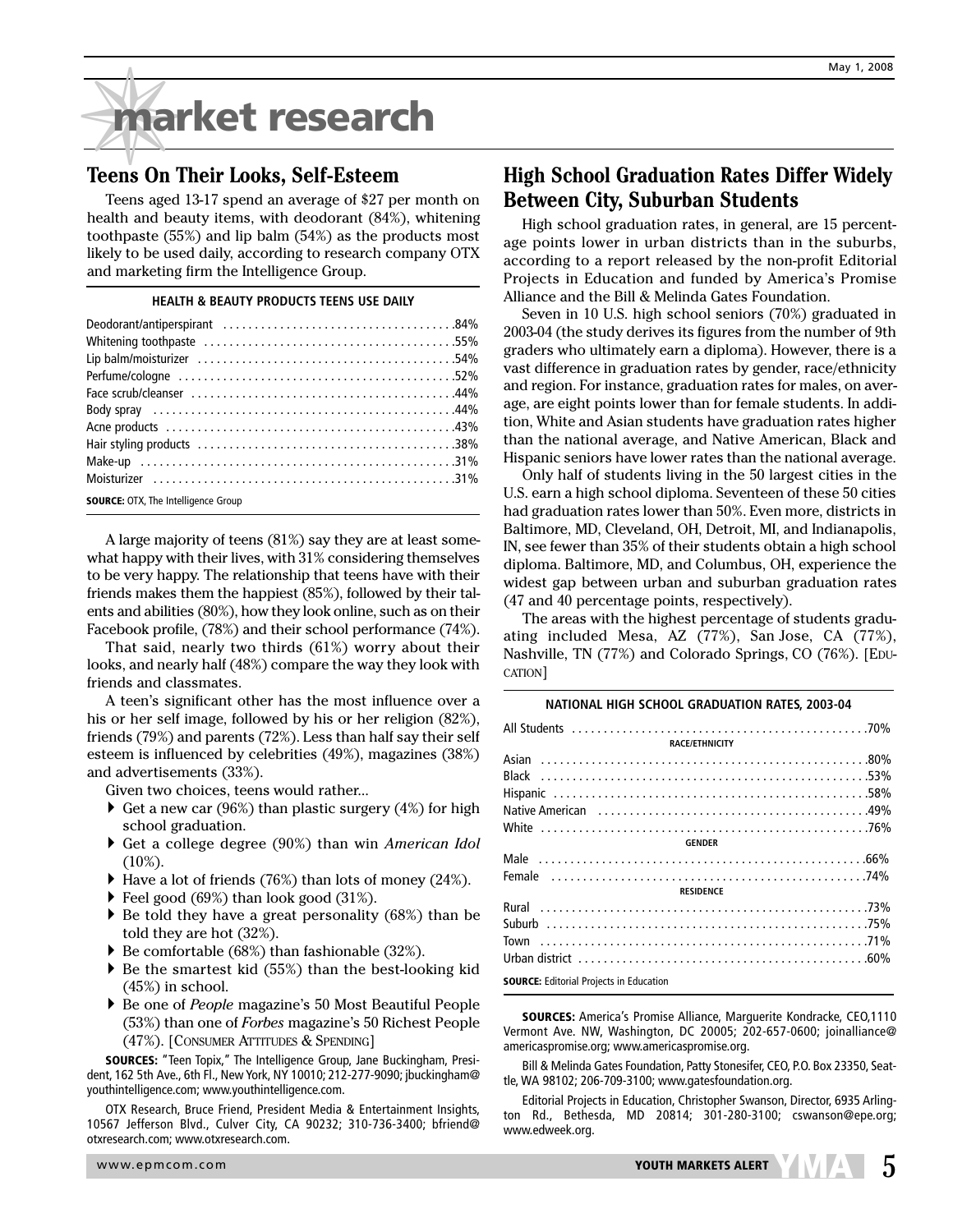# **Parents Don't Know What Issues Face Their Teen Daughters**

More than three quarters of parents (78%) say their daughters aged 14-18 can talk to them about anything, but just 54% of teen girls agree, according to a survey by the Women's Entertainment TV network. Similarly, 73% of parents think they know what's happening in their daughters' lives, but only 45% of girls say their parents really know what's going on with them.

Further evidence that parents don't know what's up with their daughters: more than half of teen girls (87%) are stressed about how their bodies look. But a much lower percentage of parents (52%) think their daughters could develop an eating disorder. Meanwhile, 12% of girls have binged or purged in an effort to control their weight.

Nearly three quarters of girls (74%) know someone their age who has been pregnant, and 47% have never had a conversation with a parent about sex. But just 21% of parents are concerned that their daughter might become pregnant. Meanwhile, 25% of girls feel pressured to have sex.

Teen girls are nearly twice as likely to ask friends (42%) rather than a mother or stepmother (23%) for advice about a problem. Yet, more than half (52%) follow the advice they get from their parents. [HEALTH/BEAUTY, WOMEN]

### **SOURCES OF STRESS FOR TEEN GIRLS, 2008**

| .87%87%                                        |  |
|------------------------------------------------|--|
|                                                |  |
|                                                |  |
| Feel pressure to have sex 25%                  |  |
| Feel pressure to smoke, drink, or do drugs 21% |  |
|                                                |  |

**SOURCE**: Women's Entertainment TV

**SOURCE**: "High School Confidential Survey," Women's Entertainment TV, Karen Versoza, Director Public Relations, 11 Penn Plaza, 19th Fl., New York, NY 10001; 917-542-6218; kversoza@we.tv; www.wetv.com.

### **FAST FACTS ABOUT TEEN GIRLS:**

- ▶ 96% are involved in an extracurricular activity at school.
- ▶ 54% volunteer.
- $\blacktriangleright$  41% of juniors and seniors have part time jobs.
- } Teen girls get an average 6.8 hours of sleep per night, but say they need 8.4 hours. **SOURCE**: Women's Entertainment TV

# **Recession Fears Hit Prom-Goers**

Although the U.S. is not officially in a recession, both teens and parents are cutting back. Parents have decreased the amount they spend annually on their teen's clothing and accessories by nearly half (\$883 in 2008 vs. \$1,487 in 2007), according to Piper Jaffray's biannual teen study.

In another indicator, many high school students are finding their prom plans being impacted. In fact, one notable shift finds students (or their parents) putting down deposits for items, such as tickets to the event and limo rentals, rather than paying in full upfront as most have done in years prior, according to a YMA spot check with companies in several cities.

Most evidence of this shift is anecdotal. Yet regardless of region, the majority of businesses, ranging from limo operators to florists, echo the same concerns: that students are prioritizing their prom budgets, in which the amount spent on dresses and attire remains unscathed, and funding for flowers, limos, and food are being trimmed back.

Several catering halls in the Northeast say they're serving lower-priced options — chicken and pasta instead of steak and seafood — to prom attendees and their parents. Also, afterparty plans are smaller, with many students opting for more intimate gatherings at a friend's home, rather than renting hotel suites.

Even more, prom-related businesses say they are bracing for a brutal 2009 prom season as well. "The [2009] season typically starts as early as August [when halls are being booked], and I doubt any recession fears will be over by then. No one is in a festive mood right now. A lot has to do with the mindset where people are spending less across the board," says Stav Vaisman of FAME Media, a marketing agency that helps coordinate prom activities.

One caveat: not all students are feeling the crunch. Price remains irrelevant among wealthy and upper-middle class students. Interestingly, it's also not a factor among Blacks, Latinos, and most lower-class students, says Vaisman. "I think this event is just so important to them that they have planned well in advance and are doing whatever it takes to get the money together." [CONSUMER SPENDING & ATTITUDES]

**CONTACTS AND CONNECTIONS**: FAME Media, Stav Vaisman, Chairman, 7767 Grand Ave., Ridgefield, NJ 07657; 201- 969-2250; stav@famemedia.com; www.famemedia.com.

Piper Jaffray, Jeffrey Klinefelter, Senior Research Analyst, 800 Nicollett Mall, Minneapolis, MN 55402; 612-303-5537; jeffrey.p.klinefelter@pjc.com; www.piperjaffray.com.

**Teen girls are nearly twice as likely to ask their friends (42%) than a mother or stepmother (23%) for advice about a problem.**

*—Women's Entertainment TV*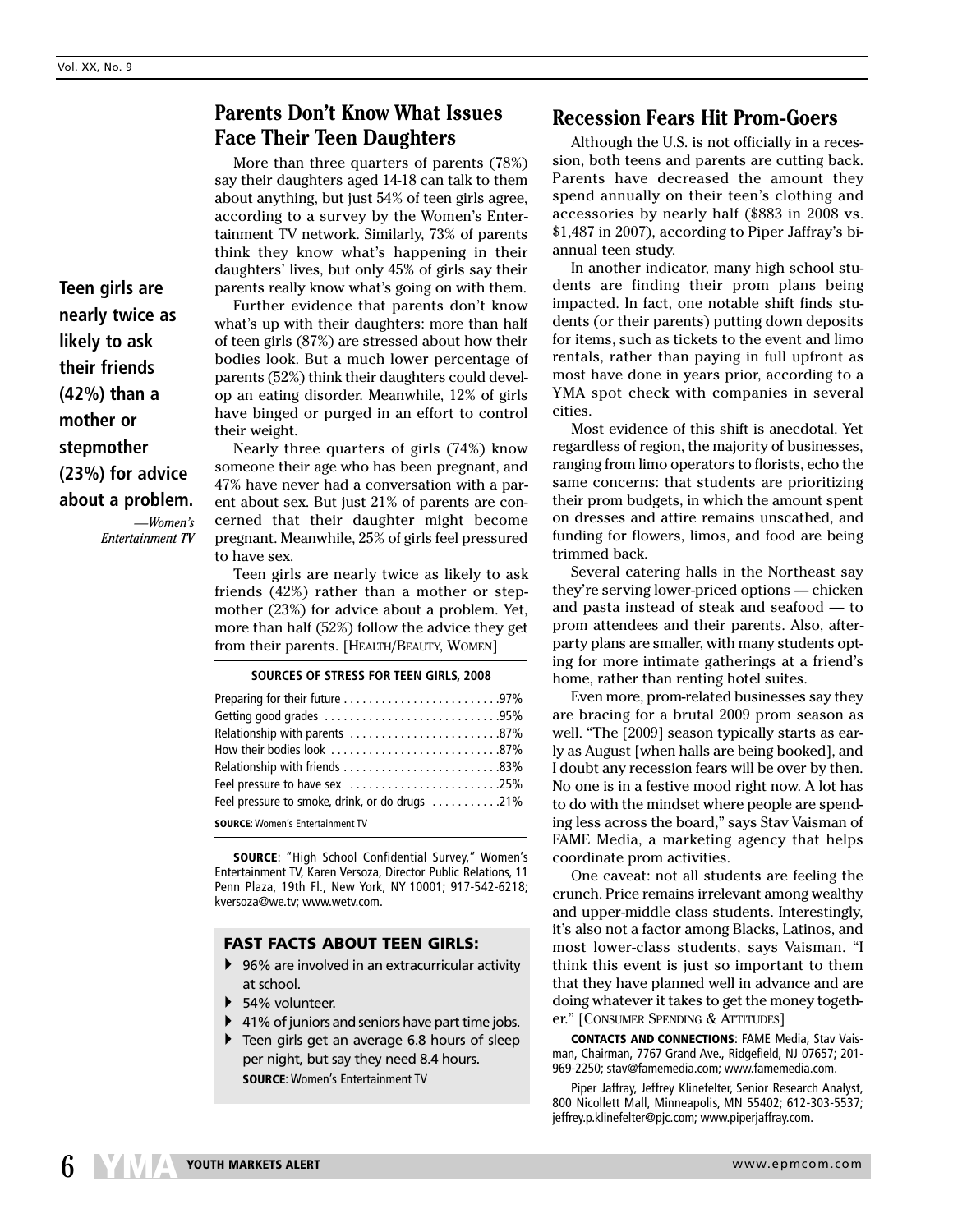# $\frac{ma}{2}$ **Marketers on the move** CONFERENCE CALENDAR

Razor & Tie Entertainment promotes **Marty Gottesman** to Director Licensing and Administration from Manager Licensing & Royalty Administration (212-473-9173).

Girl Scouts of the USA names **Laurel Richie**, ex-Ogilvy & Mather, as its first CMO (212-852-8000).

CBS Films names **Debbie Miller**, ex-Warner Bros., as EVP Worldwide Marketing (323-575-2345).

**Casey Patterson** is named SVP Event Production and Talent Development at MTV Networks' Spike TV and TV Land, overseeing tie-in relationships with film studios (212-846-7035). She was Spike TV's SVP Talent Development and Casting.

Media agency Horizon Media promotes **Gene Turner** from Managing Director to VP Managing Director (212-916-8600). **Jill Nickerson**, formerly of MediaVest, is named VP Director Out-of-Home.

Lightyear Entertainment promotes **Allan Canter** from VP to SVP Sales and Marketing (212-353-5084).

Nickelodeon and MTVN Kids and Family Group names **Mark Taylor** SVP/GM of Nickelodeon Animation Studio.

UK-based Entertainment Rights promotes **Chloe Van Den Berg** from Director of Sales to Executive Director of International (011-44-208-762- 6200).

Elmer's Products names **Tony Heffner**, ex-MeadWestvaco, as Associate Licensing Manager (614-985-2633).

Simon & Schuster Children's Publishing promotes **Kara Sargent** from Editorial Director to Executive Editor for Simon Scribbles and Simon Spotlight (212-698-7000).

**Joanne Ruelos**, ex-McGraw Hill, named Senior Editor of Licensed Publishing at Scholastic Trade (212-343-6100).

United Media names **Shawn Lawson Cummings**, ex-Major League Baseball, as SVP International Licensing (212-293-8500).

B\*tween Productions, creators of Beacon Street Girls, names **Denis Haskin** VP Engineering, overseeing online initiatives (781-863-8228).

*YMA welcomes news of youth marketing personnel changes. Please send information to Larissa Faw, Editor, Youth Markets Alert, EPM Communications, 160 Mercer St., 3rd Fl., New York, NY 10012; 212-941- 1633, x16; lfaw@epmcom.com; fax: 212-941-1622.*

**Logging Into The Playground: How Digital Media Are Shaping Children's Learning Symposium**. May 9, New York, NY CONTACT: The Joan Ganz Cooney Center, Ellen Lewis, 212-875- 6396; ellen.lewis@sesameworkshop.org; www.joanganzcooneycenter.org

**Kid Power 2008**. May 19-22, Disney's Yacht Club & Resort, Orlando, FL

CONTACT: Kid Power Exchange, Chris Brown, Marketing Manager, 800-882-8684; chris.brown@iqpc.com; www.kidpowerx.com

**Book Expo America**. May 29-June 1, Los Angeles Convention Center, Los Angeles, CA CONTACT: Reed Expo, Lance Fensterman, Event Director, 203-840- 5507; lfensterman@reedexpo.com; www.bookexpoamerica.com

**Effective Education Partnerships Conference**. July 10-11, Fairfax, VA

CONTACT: DeHavilland Associates, Karen Swofford, Project Manager, 704-944-3135; karen@dehavillandassociates.com; www.eepc2008.com

**Y-Pulse National Mashup**. July 14-15, San Francisco, CA CONTACT: Y-Pulse, Anastasia Goodstein, Founder, 415-652-4437; anastasia@ypulse.com; www.ypulse.com

**Comic-Con**. July 24-27, San Diego Convention Center, San Diego, CA

CONTACT: WonderCon, David Glanzer, Director of Marketing, 619- 414-1020; cci-info@comic-con.org; www.comic-con.org

**U-Turns Teen Showcase 2008**. July 31-August 2, Atlanta, GA CONTACT: Teen Leaders of America, Saqirah Redmond, Program Director, 404-419-6053; saqirah.redmond@ teenleadersofamerica.com; www.teenleadersofamerica.com

**Virtual Worlds Expo**. Sept. 4-5, Los Angeles, CA CONTACT: Virtual Worlds Management, Chris Sherman, Executive Director, 512-633-4132; chris@showinitiative.com; www.virtualworldsexpo.com

**New York Animé Festival**. Sept. 26-28, Jacob Javits Center, New York, NY

CONTACT: Reed Expo, Peter Tatara, Programming Manager, 203- 840-5334; ptatara@reedexpo.com; www.nyanimefestival.com

**The Millennials**. Sept. 27, Scandinavia House, New York, NY CONTACT: Digital Media Wire, Ellen Gildersleeve, Director, Marketing and Events, 310-855-0033; ellen@digitalmediawire.com; www.millennialsconference.com

**YOUTH MARKETS ALERT ORDER FORM <b>FAX** TO THE ADDRESS BELOW, OR PHONE 212-941-0099.<br>FAX TO 212-941-1622, OR MAIL YOUR ORDER TO THE ADDRESS BELOW, OR PHONE 212-941-0099.

❑ **YOUTH MARKETS ALERT** one-year subscription: \$447, \$507 outside North America ❑ **MARKETING TO TEENS & TWEENS, 2007 EDITION** \$815; \$715 for subscribers

| O Check enclosed in the amount of \$                                                    |                |              |            |
|-----------------------------------------------------------------------------------------|----------------|--------------|------------|
|                                                                                         | <b>NAME</b>    |              |            |
| ○Please charge my credit card: ○ Visa ○ MasterCard ○ AmEx                               | <b>TITLE</b>   |              |            |
|                                                                                         | <b>COMPANY</b> |              |            |
|                                                                                         | <b>ADDRESS</b> |              |            |
|                                                                                         | <b>CITY</b>    | <b>STATE</b> | <b>ZIP</b> |
| 160 Mercer Street, 3rd Floor, New York, NY 10012                                        | <b>PHONE</b>   |              |            |
| Phone: 212-941-0099, Fax: 212-941-1622<br>www.epmcom.com<br><b>COMMUNICATIONS, INC.</b> | <b>FAX</b>     |              |            |
|                                                                                         | <b>E-MAIL</b>  |              | 00P        |